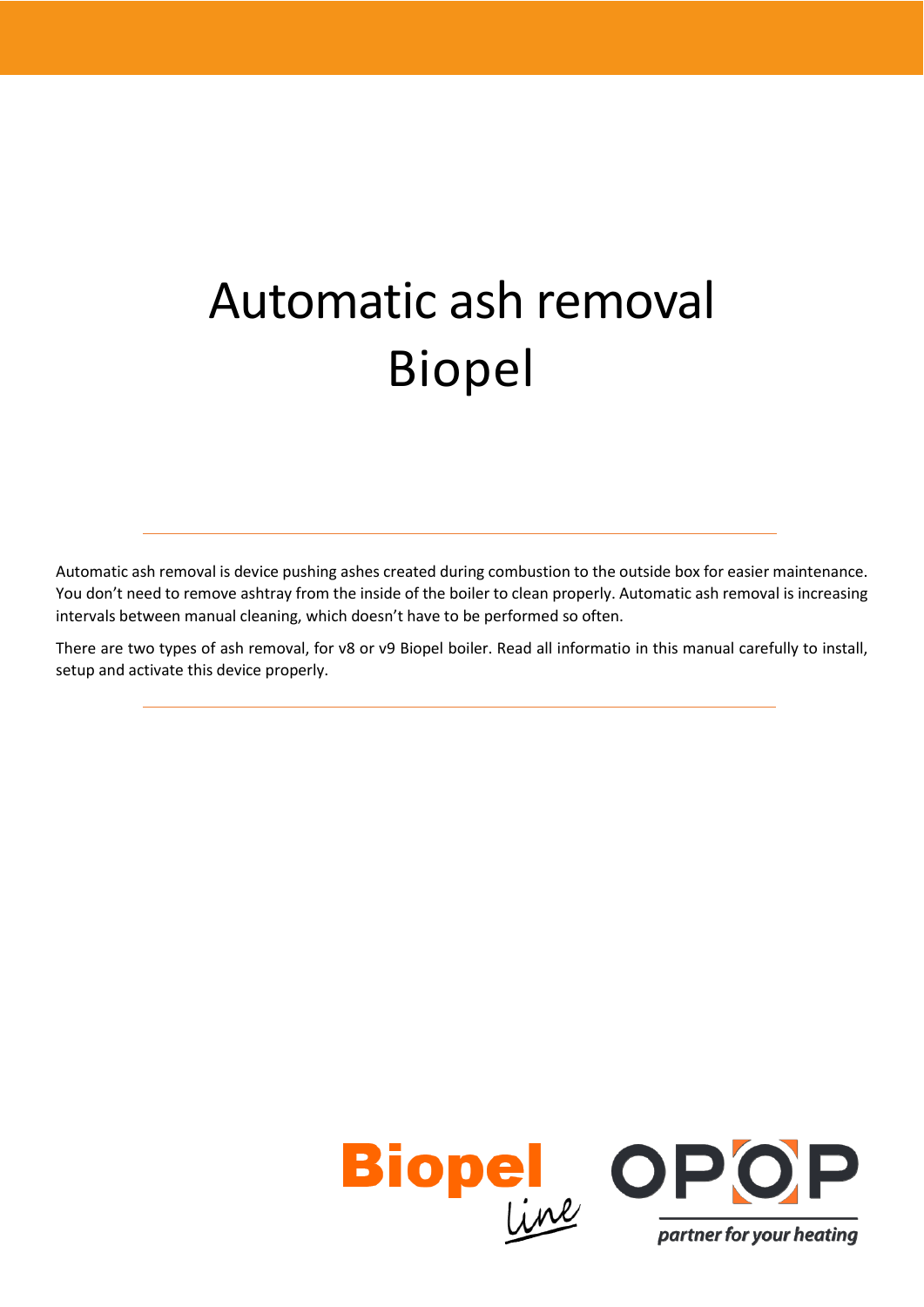# **CONTENT**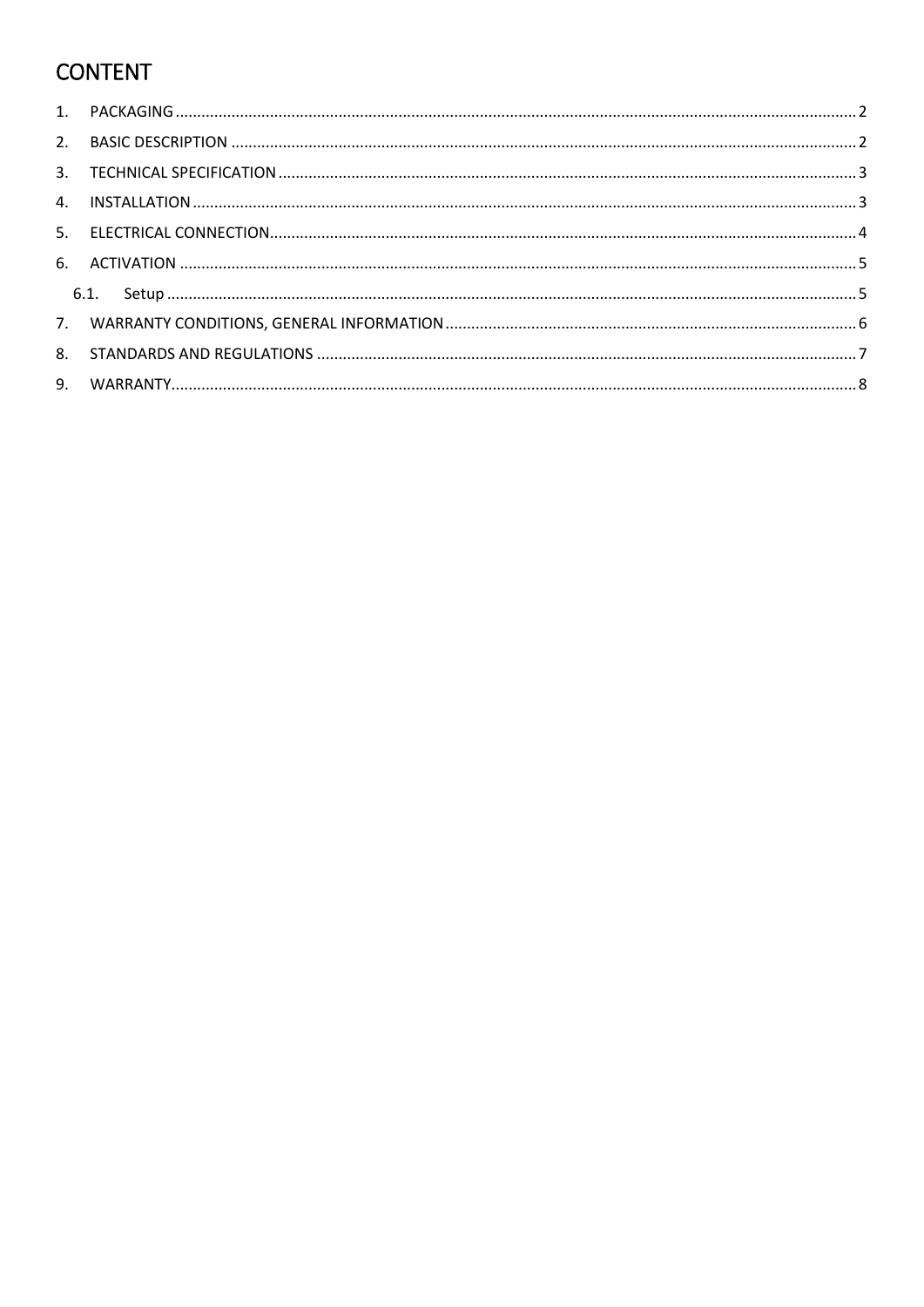## <span id="page-2-0"></span>1. PACKAGING

The following items can be found in the package of automatic ash removal:

- 1. A container for automatic ash removal with a lid
- 2. Ash door with a hole for ash removal spiral
- 3. The second lock of ash door (the first is installed on the boiler during boiler manufacture)
- 4. Spiral with the engine and connecting pieces
- 5. Engine cover with socket
- 6. Ashtray
- 7. Power Cable
- 8. Fasteners
- 9. User Manual

## <span id="page-2-1"></span>2. BASIC DESCRIPTION

Automatic ash removal is delivered disassembled and must be installed in place of boiler installation. It consists of three main parts: a motor with a spiral, a container for the ashes, inner ashtray.



- 1. A container for the extracted ashes provided with a cover flap for closing the opening when emptying the dust container.
- 2. The second ash door provided with an opening through which the spiral extendes. The door is closed on both sides, so it is necessary to install additional boiler hinge closure for the other side of the boiler (nonstandard side).
- 3. Inner ashtray, which is inserted into the inner part of the boiler to replace the original (standard) ashtray.
- 4. Spiral which pulls the ashes from the boiler. Connected to the motor.
- 5. An engine bearing, mounted on the rear part of the boiler.
- 6. Motor cover with socket.

The entire device is delivered disassembled and is assembled to the boiler in the sequence described below. Follow the instructions according to the Installation chapter.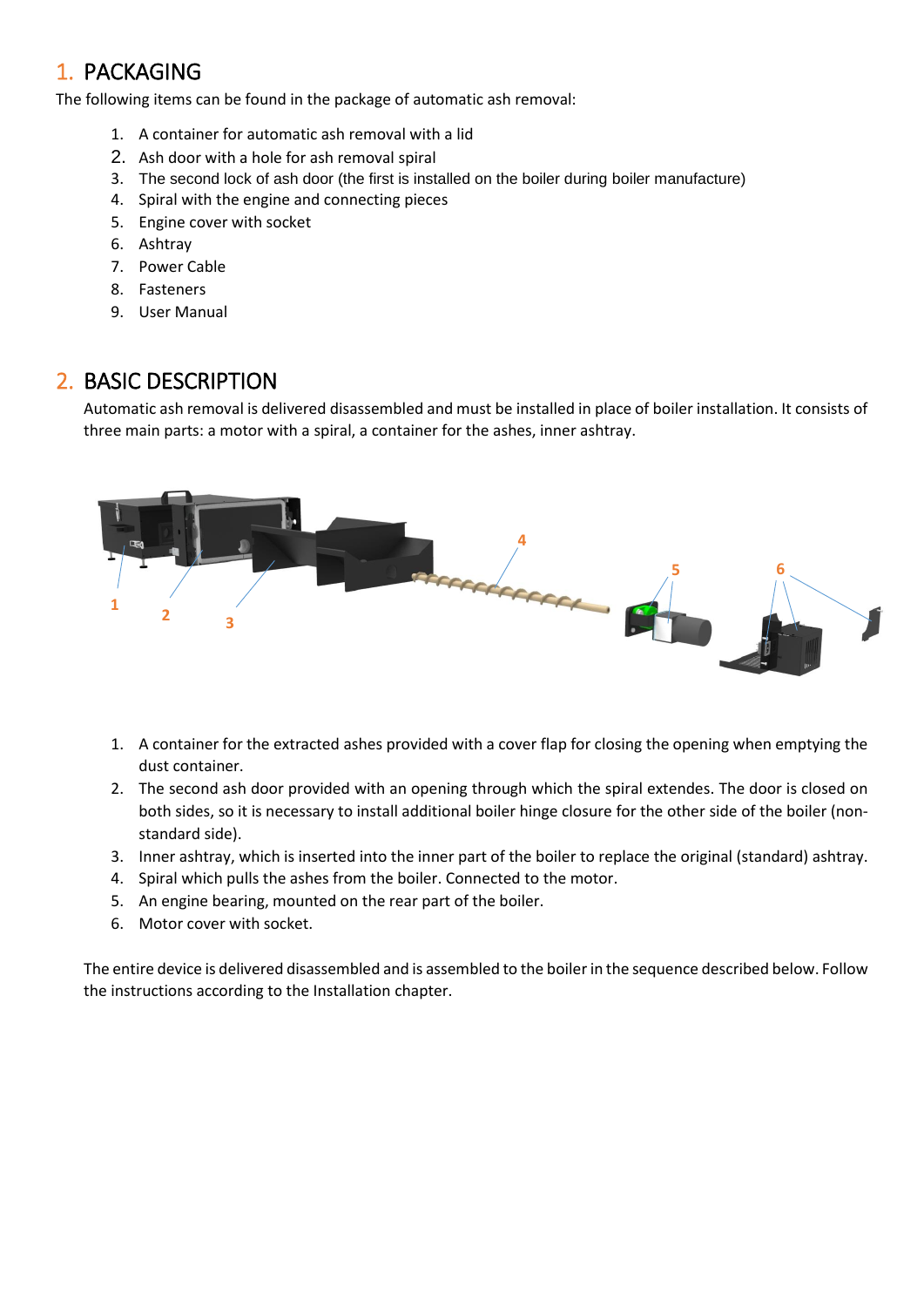## <span id="page-3-0"></span>3. TECHNICAL SPECIFICATION

The following table is a list of the main technical parameters.

- Supply voltage 230V
- El. consumption 15W
- Max load current of 0.5A
- Maximum flue gas temperature 150 °C
- Max Ambient temperature -20 to 45 °C
- Total weight 30kg

# <span id="page-3-1"></span>4. INSTALLATION

Installation of automatic ash removal is simple, however it requires about two hours of on-site work. Follow the steps below for correct installation and activation of the device.

- 1. Remove the ash door. Remove the cotter pin on the side of the boiler, which holds the ash door.
- 2. Remove standard ashtray which is in the boiler.
- 3. Remove the cover on the rear bottom side of the boiler together with a sealing plate, which is attached by two bolts.
- 4. Insert the new ashtray of automatic ash removal into the boiler.
- 5. Insert the engine assembly with the spiral in to the openening on the rear side of the boiler.
- 6. Fit the motor cover on the rear boiler casing of the boiler. Do not forget to attach the motor wiriing into the socket on the cover.
- 7. Attach the ashtray door lock to the front of the boiler. One lock is already installed during boiler manufacture. The second belongs to the opposite side of the ash door opening, as shown below.
- 8. Attach the new ash door. Spiral is pushed through a hole in the ash door.
- 9. Attach the container on the ash door. Make sure that the position of the screw inside the container is correct.









The next step is the installation of electrical wiring and motor activation in the boiler control unit. The engine is already prepared to activate, you need only a power cable to connect into the socket at the rear of the boiler (on the motor cover). Follow the information below.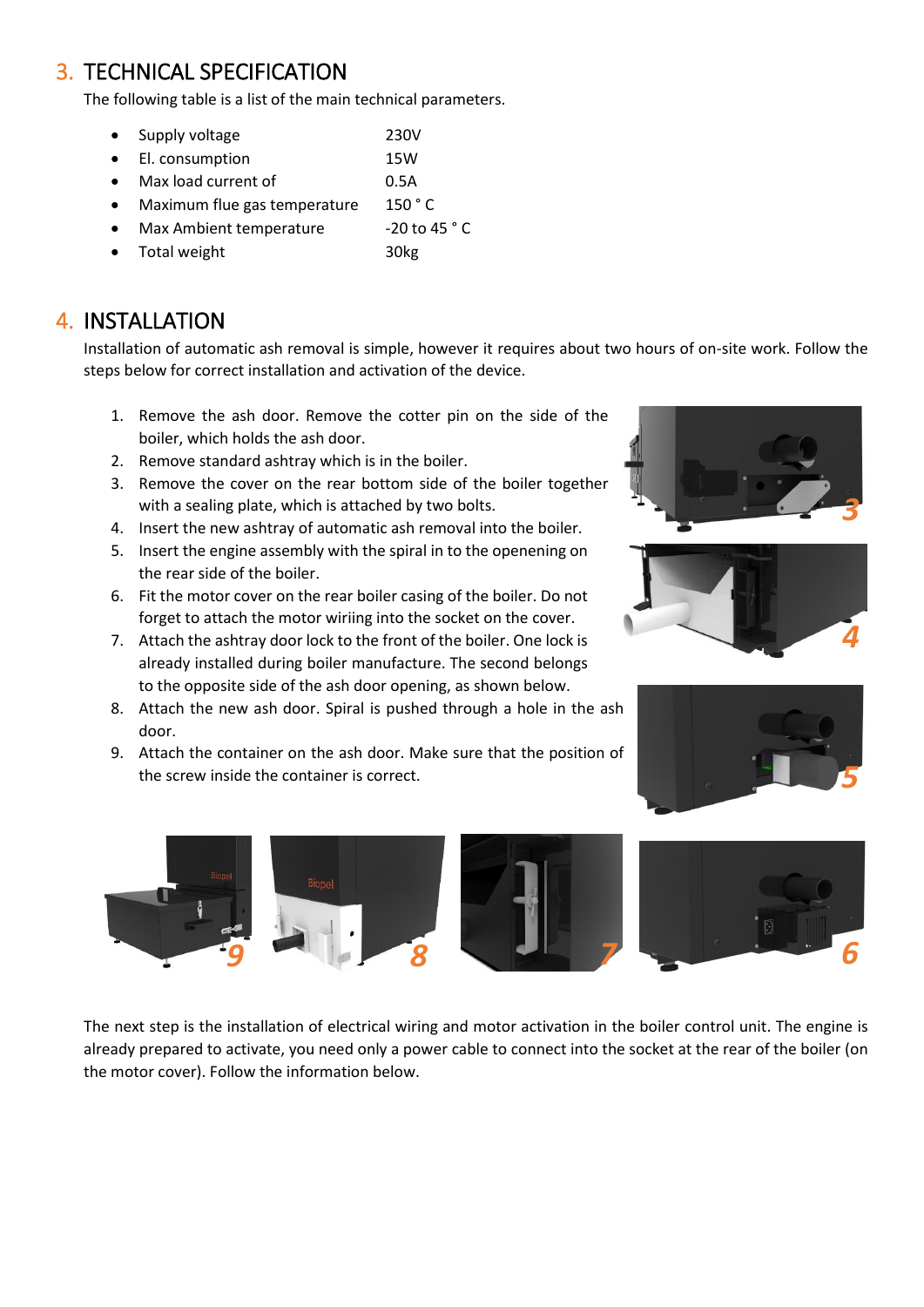## <span id="page-4-0"></span>5. ELECTRICAL CONNECTION

Automatic ash removal is sold with the engine DKM R7 / 180G. In the past, automatic ash removal was sold with engine YN70 / 180G. Check the electrical wiring according to engine type included in the supplied set. Connect the wires into the socket according to the engine type. The polarity of the cables connected does not matter.

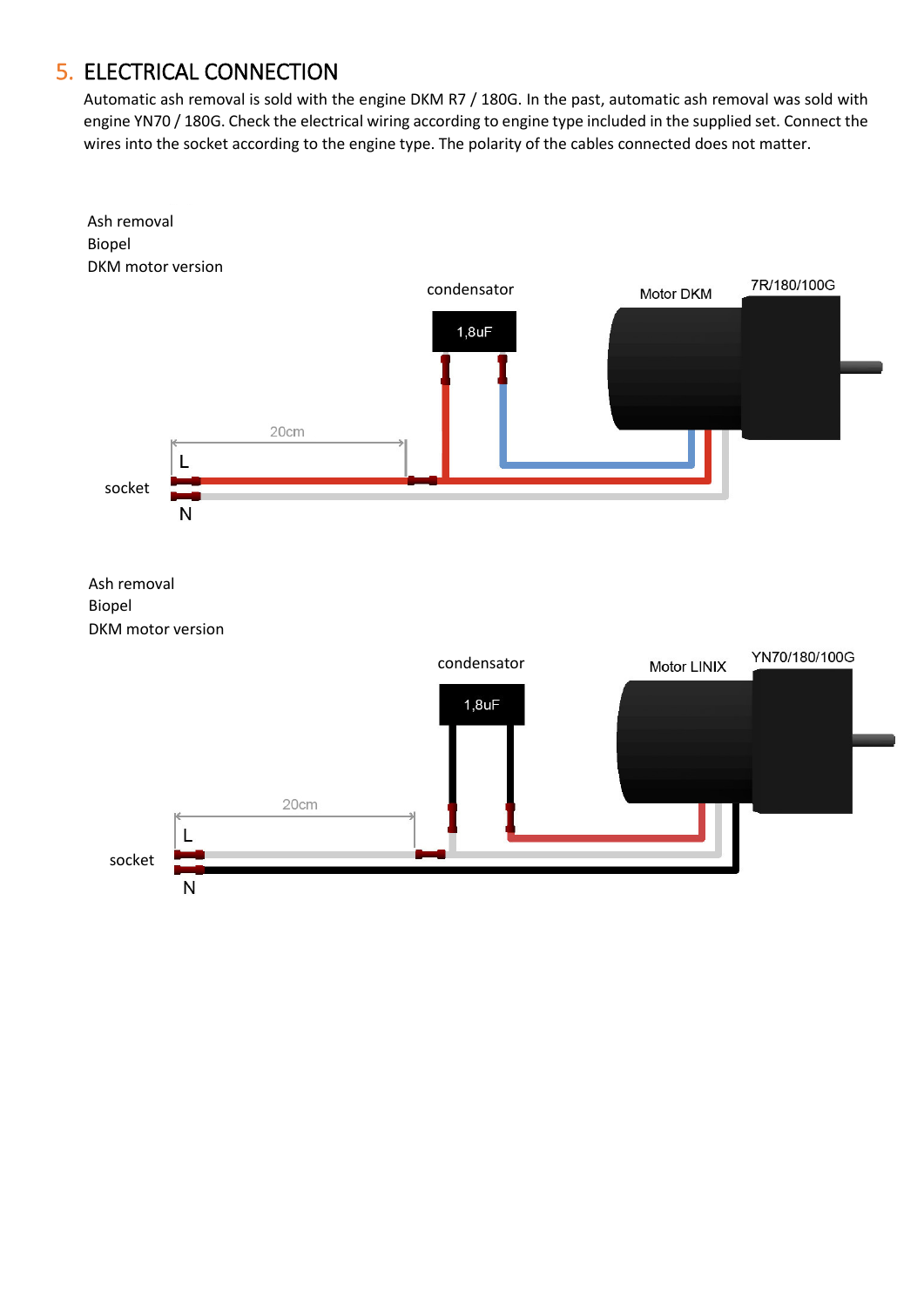## <span id="page-5-0"></span>6. ACTIVATION

Connect the power cord to the rear of the boiler (on the motor cover) and also plug the other end into the slot in the connection board named Deashing.



## <span id="page-5-1"></span>6.1. Setup

Automatic ash removal operation is preset. Automatic ash removal works at regular intervals according to the boiler output. Below is a table of preset values, which can be adjusted in the fitters menu.

| Fitters menu. Ash removal | <b>10kW</b>     | 15kW            | 20 <sub>k</sub> w | 30kW              | 40 <sub>k</sub> W | 60Kw            | 80Kw              |
|---------------------------|-----------------|-----------------|-------------------|-------------------|-------------------|-----------------|-------------------|
| Operation time            | 5min            | 5min            | 5 <sub>min</sub>  | 10 <sub>min</sub> | 10 <sub>min</sub> | 10min           | 10 <sub>min</sub> |
| Interval time             | 10 <sub>h</sub> | 10 <sub>h</sub> | 10 <sub>h</sub>   | 10 <sub>h</sub>   | 10 <sub>h</sub>   | 10 <sub>h</sub> | 10 <sub>h</sub>   |

Values represent expected working intervals, but these intervals should be adjusted acording to the pellet consumption and speed of ash creation to prevent ashes to remain in the boiler for long time. Asky ou installer for help if needed.

Preset values are recommended to keep. Only in the case of excessive formation of ash we recommended to reduce the time to set lower value in order to start automatic ash removal more frequently.

Activation of the automatic ash removal is carried out during the First start of the boiler (activated by plumber). The second option is to enter the Fitters menu and set the operation times manualy. This automatic ash removal will be activated and will operate according to preset values in the operating time and pause time functions.

- Operating time time of one cycle of ash removal operation. It takes 5 to 10 minutes. But it can be extended if needed.
- Interval time after completion of operating time, waiting for specified time is performed. It is then activated again and works for a set period of time again.

Correct function of automatic ash removal can be check the Fitters menu, Manual mode. Here you can force the motor to run and check proper function to make sure the screw rotates in the right direction and whether is the motor and screw operation smooth, without shocks or jamming.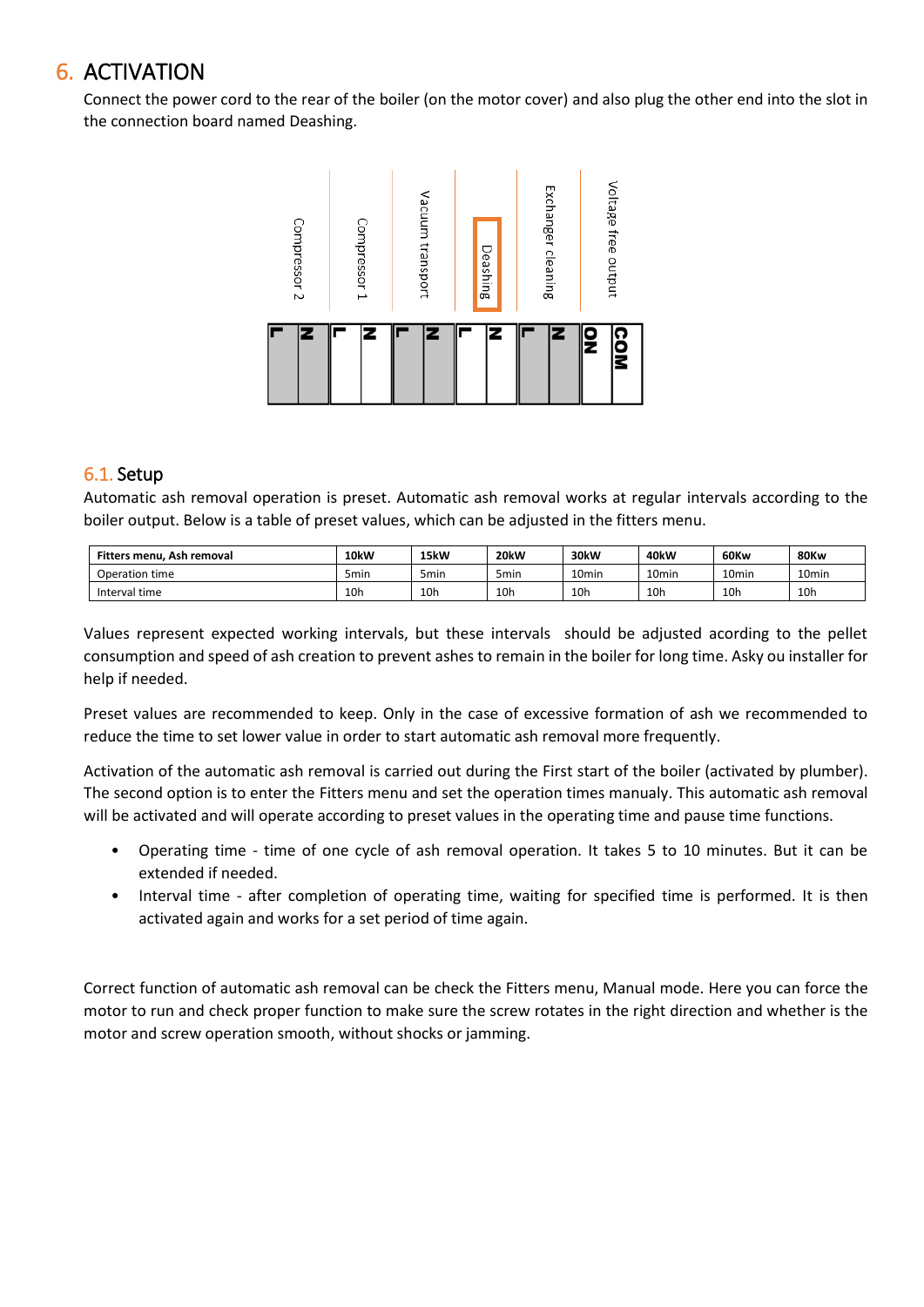## <span id="page-6-0"></span>7. WARRANTY CONDITIONS, GENERAL INFORMATION

All requirements below must be fulfilled by installer and end user to fulfill warranty conditions and also to ensure correct installation in terms of the applicable standards, and safety from the perspective of ensuring the non-problematic usage of the boiler and all other equipment.

- 1. Biopel boilers can be installed only by a company with a valid authorization to perform its installation and maintenance.
- 2. Installation project must be elaborated in accordance with applicable regulations.
- 3. The heating system must be filled with water, which meets the requirements of ČSN 07 7401 and especially its hardness must not exceed the required parameters. Using antifreeze fluids is not recommended by the manufacturer.
- 4. Connecting the boiler to the system must be done in accordance with applicable regulations and standards.
- 5. The flue gas path must be checked by chimney-sweeper before commissioning of the boiler. Require an audit report covering the basic parameters of the flue gas path, including the diameter of the chimney, its length and chimney draft.
- 6. Flue should not be longer than one meter (distance between the boiler and chimney inlet) and should be fitted with a cleaning opening. The flue can be extended only if the chimney draft was measured and recorded no longer than 30 cm from the boiler outlet and it meets the minimum operating draft, see chapter *Main parameters*.
- 7. Biopel boiler must be installed in a separate boiler room, specially adapted for heating. The boiler room must have sufficient space for installation and maintenance of the boiler. There must be sufficient circulation of fresh air for combustion. The boiler must never be installed in open spaces or balconies, in areas inhabited by people. Such as kitchen, living room, bathroom, bedroom, also in areas where there are explosive and flammable materials.
- 8. It is recommended to install the boiler on a concrete base from fire-proof material. There should be guaranteed minimum handling area around boiler and pellet hopper. 60cm rear and lateral sides, 100cm from the front of the boiler and hopper.
- 9. When installing and operating the boiler it is necessary to keep a safe distance of 200 mm from flammable materials.
- 10. It is disallowed to store fuel behind the boiler or next to the boiler within a distance smaller than 800 mm.
- 11. It is interdicted to store the fuel between two boilers in the boiler room.
- 12. We recommend to keep the distance between the boiler and fuel min. 1000 mm or store the fuel in a different room.
- 13. Guarantee fuel tyepes are considered pellets made only of wood, their diameters ranging from 6-8 mm.
- 14. Boiler manufacturer is responsible for fuel quality in terms of combustion quality, the amount of ash, intervals for cleaning. These facts only affect the external factors such as the quality of pellets, dust and moisture in the pellets, chimney draft and correct setting of the combustion process.
- 15. To ignite pellets it is forbidden to use flammable liquids (gasoline, alcohol, etc.).
- 16. During the boiler operation it is forbidden to overheat it. Maximal CH temperature should be 85°C.
- 17. If there is a danger of development and penetration of combustible vapors or gases into the boiler room, or during works with temporarily developed fire or explosion danger (gluing the floorings, painting with combustible paints etc.), boiler must be put out of operation.
- 18. Upon completion of the heating season, it is necessary to clean the boiler including flue. The boiler room must be kept clean and dry.
- 19. It is forbidden to interfere with construction and electrical installation of the boiler.
- 20. Manufacturer is not liable for damage caused by improper adjustments or setup or improper handling of the product.
- 21. Wear parts are not covered by the standard warranty period. These parts are: sealing cord, grenamat bricks, ignitor, lambda sensor. These parts, however, perform for a long time if the boiler and its components are operated in accordance with the instruction manual.
- 22. The manufacturer is not responsible for rust on the boiler and its components, since it is always and only caused by external influences, as the humidity in the room, in the fuel or due to improper installation without boiler protection against low-temperature corrosion.
- 23. Boiler must be protected against low return temperature via a valve, which prevents the cold water going back to the boiler. Minimum acceptable return water temperature is set by the manufacturer at 55 ° C.
- 24. The manufacturer is not responsible for the condensation of cold air in the flue path, since this must be prevented by proper installation of flue gas path and by the correct setting of the combustion processes.
- 25. The manufacturer is not responsible for the leackage of smoke from the boiler into the room in case that this is caused due to low chimney draft, incorrect installation of the boiler, or incorrect setting of the combustion process.
- 26. The manufacturer is not liable for damage caused by handling, shipments, incorrect settings or improper use or other external factors, which are not directly caused by the individual components operation.
- 27. Installing company that sold the boiler to the end customer is always responsible for proper installation, boiler setup and activation.
- 28. In the event, it was agreed to maintain the warranty conditions by a third party subject (eg. startup company), then it must be so agreed on three sides, by sales representative, installer and the end customer. All mentioned subjects must agree with this and must be included with signatures in the appendix of warranty card.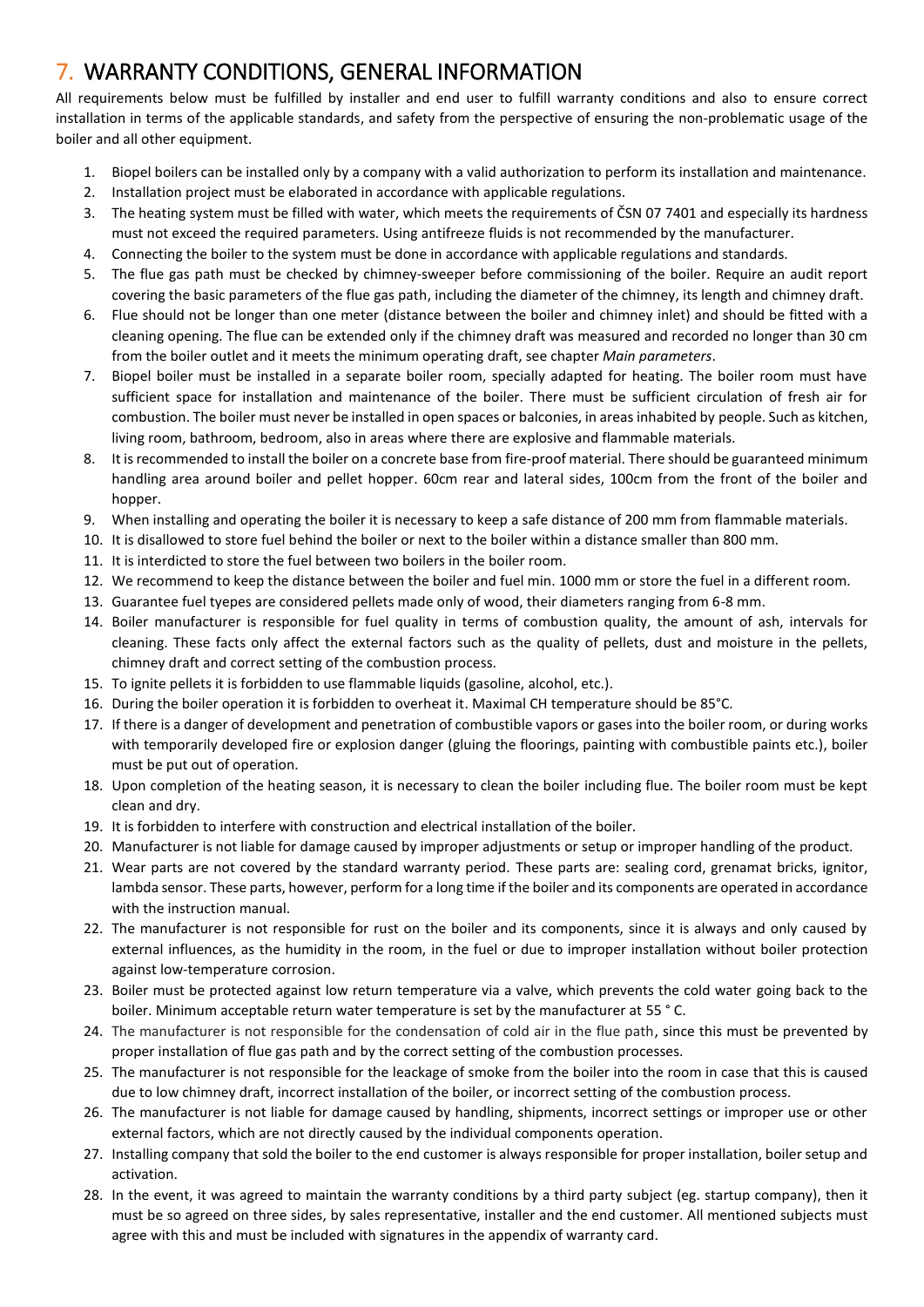## <span id="page-7-0"></span>8. STANDARDS AND REGULATIONS

There standards must be met durng boiler installation and usage. Informations below are ment for installers as a support files fo installation and boiler start up.

#### **Heating system:**

The heating system must be filled with water that meets requirements of ČSN 07 7401 and especially its hardness must not exceed the required parameters: hardness = 1mmol/l, Ca2+ = 0,3mmol/l, concentration of total Fe+Mn = 0,3mg/l.

| ČSN 06 0310                 | Heating systems in buildings - Design and installation                                                                                                                               |
|-----------------------------|--------------------------------------------------------------------------------------------------------------------------------------------------------------------------------------|
| ČSN 06 0830                 | Heating systems in buildings - Safety devices                                                                                                                                        |
| ČSN 07 7401                 | Water and steam for thermal energy equipments with working steam pressure up to 8 MPa.                                                                                               |
| ČSN EN 303-5                | Boilers for central heating - Part 5: Heating boilers for solid fuel, with manual or automatic fuel supply,                                                                          |
|                             | nominal heat output up to 500 kW - Terminology, requirements, testing and marking.                                                                                                   |
| Flue gas system:            |                                                                                                                                                                                      |
| ČSN 73 4201                 | Designing chimneys and flues.                                                                                                                                                        |
| <b>Fire regulations:</b>    |                                                                                                                                                                                      |
| ČSN 06 1008                 | Fire safety of heat installations.                                                                                                                                                   |
| ČSN EN 13 501-1+A1          | Fire classification of construction products and buildings - Part 1: Classification using test data from<br>reaction to fire.                                                        |
| <b>Electricity network:</b> |                                                                                                                                                                                      |
| ČSN 33 0165                 | Electrical regulations. Marking the conductors with colors or digits. Implementing regulations.                                                                                      |
| ČSN 33 1500                 | Electrical regulations. Revision of electrical devices.                                                                                                                              |
| ČSN 33 2000-3               | Electrical regulations. Electrical equipment. Part 3: Setting the basic characteristics.                                                                                             |
| ČSN 33 2000-4-41            | Electrical devices: part 4: Safety chap. 41: Protection against electric shock.                                                                                                      |
| ČSN 33 2000-5-51            | Electrical regulations. Construction of electrical equipment.                                                                                                                        |
| ČSN 33 2130                 | Electrical regulations. Internal wiring.                                                                                                                                             |
| ČSN 33 2180                 | Electrical regulations. Connection of electrical devices and appliances.                                                                                                             |
| ČSN 34 0350                 | Electrical regulations. Regulations for mobile connections and wiring management.                                                                                                    |
| ČSN EN 60 079-10            | Electrical regulations. Regulations for electrical equipment in areas with potentially explosive flammable<br>gases and vapors.                                                      |
| ČSN EN 60 079-14 ed.2       | Electrical apparatus for explosive gas atmospheres - Part 14: Electrical installations in hazardous areas<br>(other than mines).                                                     |
| ČSN EN 60 252-1             | Capacitors for AC motors - Part 1: General - Performance, testing and rating - Safety requirements -<br>Guide for installation and operation.                                        |
| ČSN EN 60 335-1 ed.2        | Electric appliances for household and similar purposes - Safety - Part 1: General requirements.                                                                                      |
| ČSN EN 60 335-2-10          | Electric appliances for household and similar purposes Safety - Part 2-102: Particular requirements for<br>appliances burning gas, oil and solid fuel having electrical connections. |
| ČSN EN 60 445 ed. 3         | Basic and safety principles for man - machine interface, marking and identification.                                                                                                 |
| ČSN EN 60 446               | Basic and safety principles of machinery operation - Marking the conductors with colors or digits.                                                                                   |

ČSN EN 61000 – 6 – 3 EMC – Part 6 – 3: Generic standards – Emissions - residential, commercial and light industry. ČSN EN 61000 -3 – 2 EMC - Part 3 – 2: Bound – Limits for harmonic current emissions (equipment input current up to 16 A inclusive). ČSN EN 61000 – 3 –3 EMC – Part 3 - Bound - chapter 3: Limitation of voltage fluctuation and flicker in low-voltage supply systems for equipment with rated current <16A.

#### **System for DHW:**

| ČSN 06 0320                         | Heating systems in buildings - Hot water preparation - Designing and planning. |  |  |  |  |
|-------------------------------------|--------------------------------------------------------------------------------|--|--|--|--|
| ČSN 06 0830                         | Heating systems in buildings - Safety devices.                                 |  |  |  |  |
| ČSN 73 6660<br>Water supply systems |                                                                                |  |  |  |  |
| <b>Placement options:</b>           |                                                                                |  |  |  |  |
| ČSN 06 1008                         | Combustibility grade B, C1, C2 and C3.                                         |  |  |  |  |
| ČSN EN 13 501-1                     | Building materials and products classified in the flammability degree          |  |  |  |  |
| ČSN 33 2000-3                       | The basic environment for handling space around the boiler AA5 / AB5.          |  |  |  |  |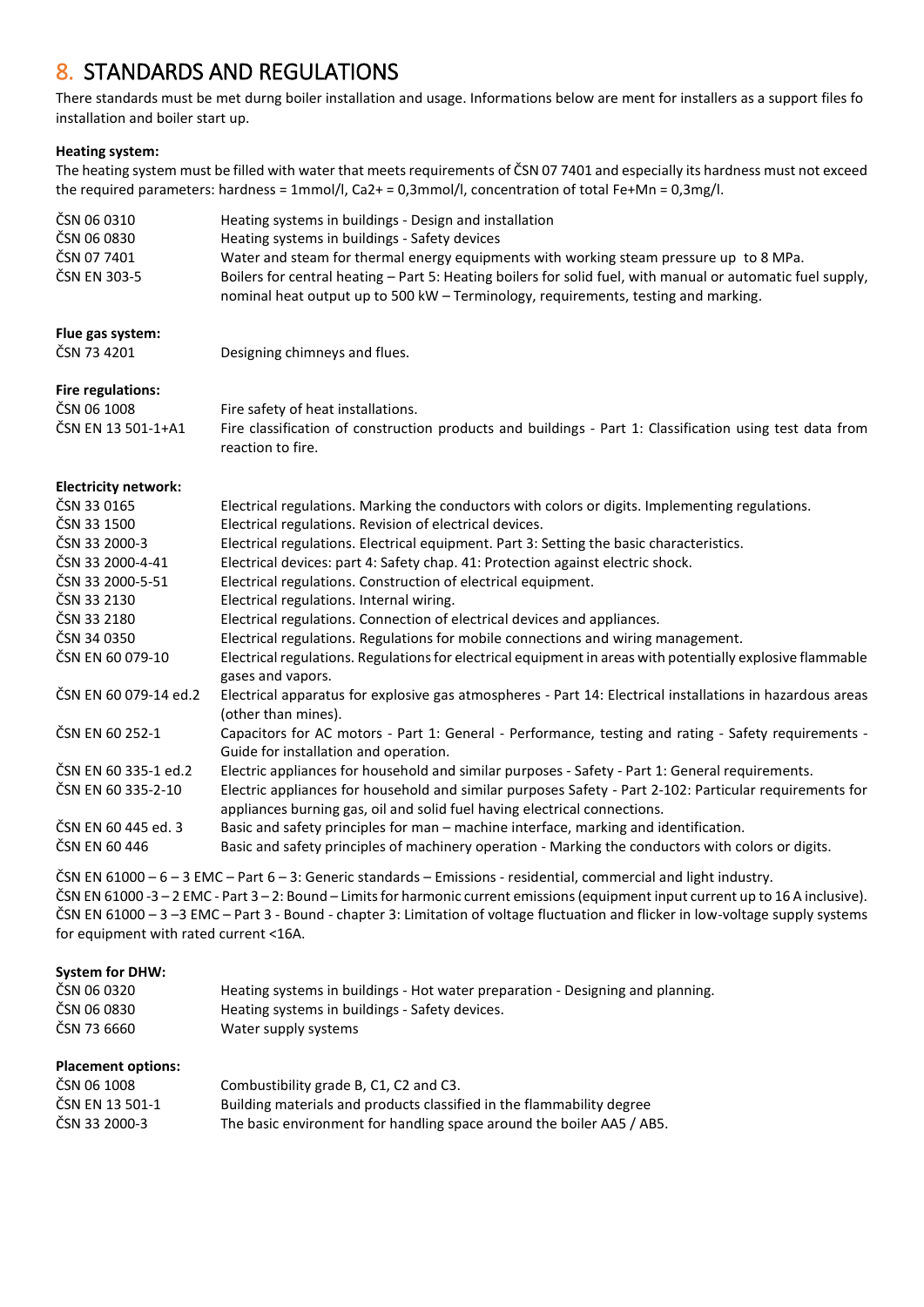## <span id="page-8-0"></span>9. WARRANTY

### **Automatic ash removal** for Biopel v8 and v9 controllers

**Manufacturer:** OPOP spol. s r.o., Valašské Meziříčí, Czech republic **Tel.:** 00420 571 675 589, **fax.:** 00420 571 611 225

### **Warranty conditions:**

This warranty certificate includes a certificate of quality and completeness. The manufacturer certifies that the product is inspected and meets its design specifications and EN 303-5. For quality, function and we guarantee the boiler for 24 months from the date of sale to the consumer, no longer than 30 months after expedition from the factory and in a way that demonstrably result of defects due to faulty materials, faulty design, faulty design or removed as soon as at our expense, provided that the device:

- it is in normal condition according to the Instruction manual
- is not damaged mechanically (no unauthorized interference with the exception of interference allowed in the instructions)
- consumer complaints submitted with the application of this warranty certificate duly completed
- When a fault occurs it is always necessary to submit the warranty certificate, give the exact address and the circumstances under which the defect occurred. The manner and place of repair will be decided in our company.
- Device was installed only by a firm authorized to mount OPOP equipment.
- Date and installer stamp must be included with warranty list.

**Date and stamp of manufacturer:** 

**Date of sale and stamp of installer:**